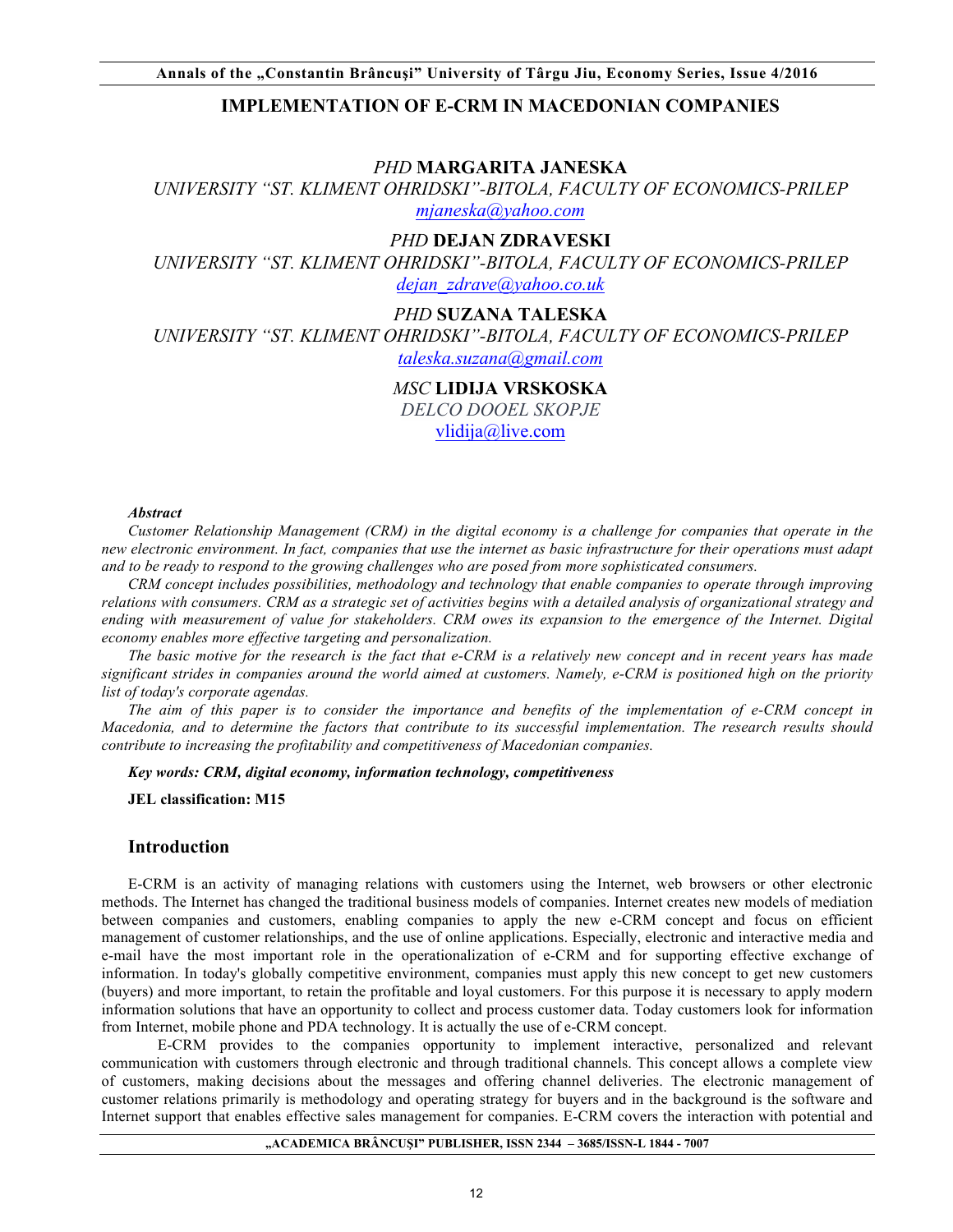existing customers. It is a business strategy in which the customer, not the product, is the center of operations. Therefore e-CRM should not be considered as a technology, but a way of working for achieving a competitive advantage.

Starting from the complexity of this new subject that inspires more interest in economic circles, this paper is an attempt to emphasize the aspects that are important to determine the significance of e-CRM in realizing competitive advantage.

# **1. Consumer behavior and the need to introduce CRM**

Consumer behavior nowadays is a complex and dynamic process. In theory and practice as in the past, today there are attempts to give a general definition of consumer behavior, but it is almost inexplicable because consumer behavior includes various activities, habits and principles of the people, and the fact that people are different, and their behavior can have differences and specificities.

The behavior of consumers in economic theory and practice is a way of behavior that consumers express in demand, purchase, assessment and disposal of products and services that meet their needs. Also for consumer behavior can be understood the activities that people undertake during the acquisition process, use and disposal of products and services. Consumer behavior also includes attitudes and the degree of satisfaction after the purchase of the product.

To understand consumer behavior it is necessary to analyze several aspects, i.e. to analyze the different stages of decision-making process and purchase of products or services. Namely, the buying process begins at the moment when the consumer becomes aware of his needs and with buying the product he will fill his need or desire.

Therefore the behavior of consumers as well as their decisions in the buying process is an important aspect in building good relationships with consumers which results in image-building for companies in the consciousness of consumers. The consumer behavior means 'dynamic interaction of influences, knowledge, behaviors and environment according which people direct the aspects of exchange in their life. In other words, consumer behavior express the thoughts and feelings of people and their activities in the consumption of products and services.

It is characteristic that consumer behavior includes all the factors of the environment that have influence on the behavior of people i.e. consumers. Thereby in order for efficiently and effectively managing of sales activities, it is necessary to study consumer behavior so that companies would be aware of a number of features in the business, that have effect on consumer behavior. These features are the following:

- Individual needs and motivations of consumers to make the purchase;
- Ways of impacts of demographic changes in the purchasing process;
- The effects of different promotional tactics;
- Process of making a purchase decision and its complexity;
- The perception of risk by participants in the buying process;
- Market segmentation on the basis of some common characteristics of consumer behavior.

Of these features can be concluded that the purchase process consists of several stages through which passes the consumer, in order to satisfy his needs, demands and consumption of certain products and services. Thereby, each buying process starts from the customer certain reasons such as the needs, desires and demands of the consumer, and at the end to finish using the product.

It is also necessary to note that in the process of making a decision to buy have influence certain factors, which largely determine consumer behavior. This factors may be viewed from various economic, sociological, psychological, demographic aspects. It is characteristic to note that these factors must also be related to the characteristics of sales services, diversity and supply of products to the market or other factors, usually in the form of stimulants, such as marketing activities of the company, the recommendations by friends, experiences from other buyers etc.

In the decision process greatly influences has the behavior of individual customers, which are determined by the following factors:

- Personal characteristics, preferences and habits of consumers;
- Criteria for evaluation the sellers by consumers that are of subjective character;
- Information that the buyer has for the company.

One of the most important areas in theory and practice that has special attention is consumer behavior, i.e. finding a way in which will be managed those relationships and will be created the best benefit and feedback for the company. Starting from this there is a need to introduce a new modern concept that will satisfy even the most selective customers. The management of relationships with customers, i.e. CRM, is a process of targeting, attracting, transactions, services, maintenance and building long term relationships with customers.

It is necessary to note that the need for the introduction of this concept is to provide efficient and effective meeting the desires and needs of consumers through analytical evaluations by the companies.

As one of the basic needs for which is introduced the CRM concept is the ability of the company to increase its profit by better targeting of potential customers, which includes not only attracting new customers but also retaining existing customers for a long period of time. These benefits are achieved through the creation of databases that will help companies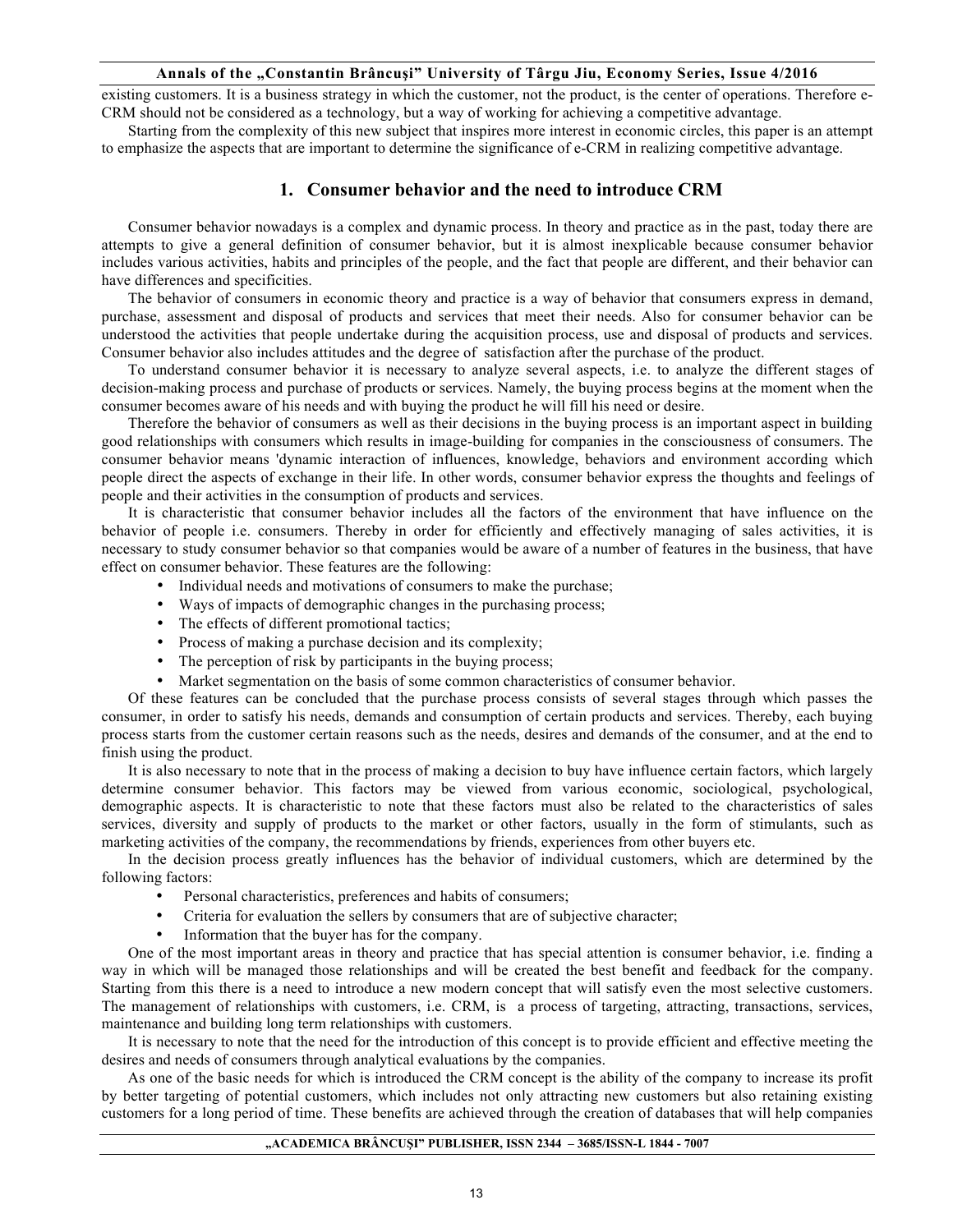to better understand their customers and using that knowledge to build loyalty and achieve optimized value. Also there is the ability through this concept to reduce production costs and create greater profitability of the company.

CRM concept represents a change in organizational philosophy, with emphasis on the consumer. It is characteristic to note that changes have to be done at all levels, including company policy, staff training, marketing systems, information management , etc., And must be consistent with the principles of CRM.

As reason why is applied the CRM concept is its efficiency, which is analyzed from the following aspects:

- Identification of factors that contribute to successful relationships with customers;
- Development of customer relationship;
- Developing a process that will be benefit for the consumers;
- Formulating questions that will be directed towards solving the potential problems of customers;
- Recommendations for solutions to customers who have remarks to the product/service;
- Monitoring of sales and customer support.

# **2. Impact of information technology on consumer behavior**

The development of technology and the digital economy are beginning to redesign the traditional way that companies operate. Digital economy in the economic literature and practice is called "revolution" in the conduct of modern companies also "new economy", "digital economy" or "Internet Economy".

In the digital economy is the dominant use of information and communication technology (ICT), especially the internet as a world global computer network. Modern digital economy actively uses the Internet and web technologies for communication between partners, customers, and performs various transactions. Considering the rapid development of the Internet and the proliferation of its users, companies are adapting to the establishment of an online presence, building appropriate e-business models of working, focus on building digital corporations. Traditional infrastructure companies upgrades with the elements of e-business: e-information, e-transactions and e-relations. Modern companies have to realize that their customers are one component that generates most of their incomes and that they create value for the company. The purpose of the new technology is connectivity of technological possibilities with what consumers want, and not to change consumer behavior in line with new technological solutions. Consumers are the focus of all business activities of companies in order to create superior value for them. The struggle between the physical and Internet companies is not in the field of technology, but on the field more effectively meet the needs of consumers.

In this context it is necessary to highlight the role of e - markets which are the basis for the development of the digital economy. Namely, the development of these markets should allow companies easier placement of information, greater organization and productivity, access to global markets and consumers, increased sales, reduced costs, and interactive marketing cheaper, easier and faster customer support, innovative business models and partnerships and so on. And for every company before deciding to play in these markets we have to analyze the following:

- how consumers understand and compare traditional channels and methods for online shopping
- for which products and services consumers are willing to switch to online shopping; and
- how consumers evaluate different alternatives for online purchase.

Based on this analysis, each company needs to decide whether to implement the new way of doing business. Thus it is necessary to develop a new on-line business strategy which is focused on the consumer. The on-line business strategy needs to include the following items, as follows:

- the off-line promotion through traditional promotional activities;
- the company's website should be simple to use and finding information about products and services;
- to ensure consumers that websites are sure to use, that transactions are safe and comply with privacy;
- identify customers who are having trouble filling their e baskets;
- developing relationships with customers through e-mail and other communication options in accordance with their wishes and preferences; and
- to offer the customers an additional reason to visit their website the offer that don't exist in physical point of sale.
- In the context of on-line business strategy it is necessary to identify and apply the basic requirements of the modern consumer, who can be defined as:
- clearly defined company policy in relation to the delivery of the ordered product, guarantees, payment security, privacy, and so on. In fact, consumers want to know what they can expect from the company;
- consumers want control over their data and the opportunity for insight into all previous interactions with the company, to enable ease of future orders and interactions;
- consumers want companies to understand their needs and their preferences, but to some extent, without prejudice to privacy;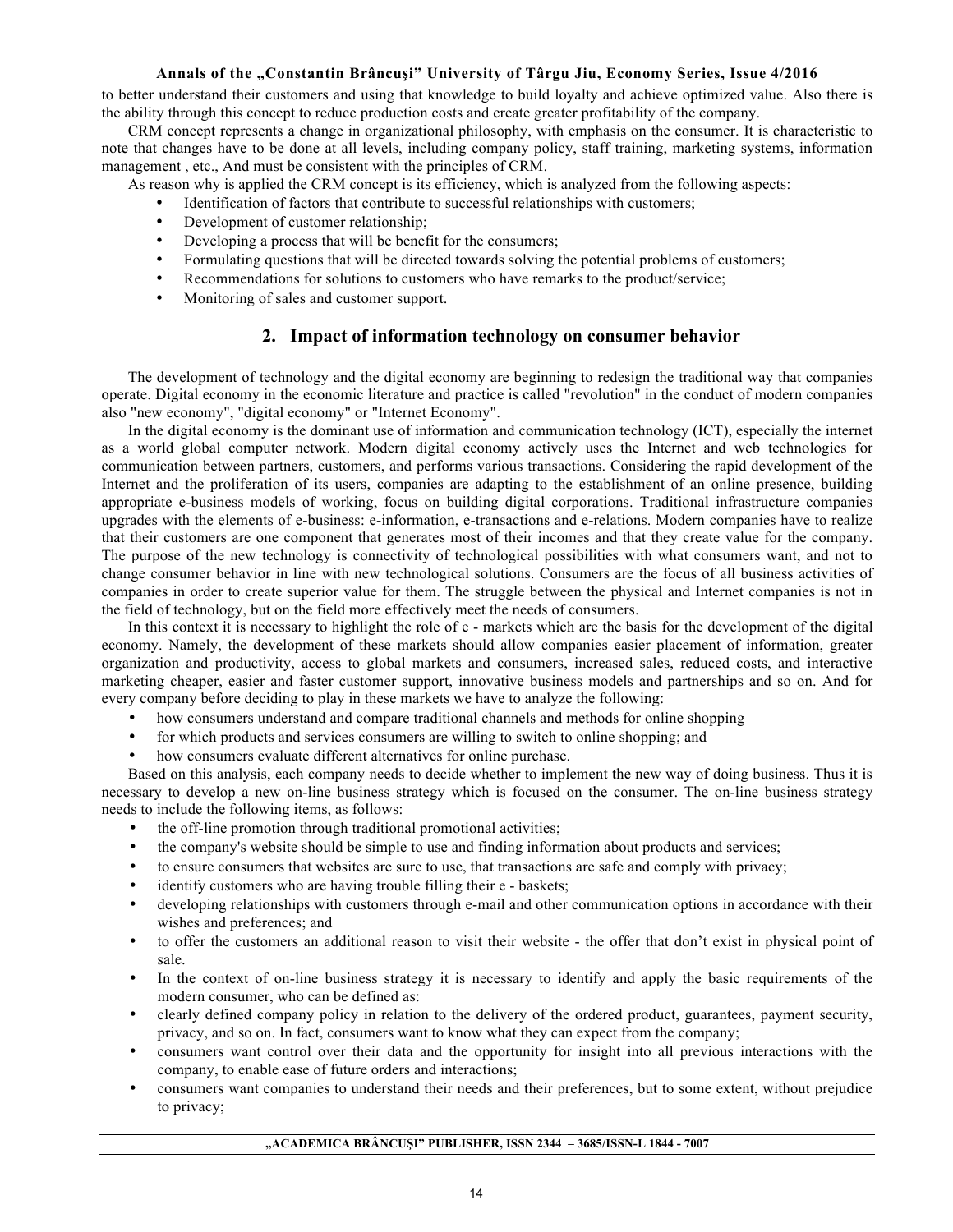- consumers want a quality website that will have simple navigation and freedom of movement, a simple choice without confusion, etc. In fact, as far as simplified site is more likely to buy, which increases loyalty;
- consumers want confirmation of the order, to inspect the status of the order and deadlines for delivery;
- to enable customers integrated communication or communication through multiple channels selected by consumers.

# **3. Differentiation of CRM and e-CRM**

CRM is an integrated model and in practice this model coordinate and harmonize activities in order to increase the profitability of customers. In fact, CRM is based on the assumption that customers are a fundamental resource for the successful operation of the companies and their competitive advantage depends primarily on the effective management of persistent and future customers. It is characteristic to point out that at the stage of evolution, CRM is constantly changing and adapting to the needs of consumers. Given the fact that today the Internet and information technology are major infrastructure, companies in order to meet the needs of its customers, gradually begin to implement electronic CRM, or e-CRM which is a more modern type of managing relations with customers . Electronic CRM resulting from the consolidation of traditional CRM with e - business applications and covers a wide range of information technologies used to support the CRM strategy of the company. In this context it is necessary to note that it e-CRM are change the traditional business model of the company in managing the relationship to its customers. In today's global competitive environment, companies must make up for the needs of new customers or to develop and retain profitable and loyal customers. For this purpose the companies are focused on understanding and managing successful customer relationships in order to achieve a comprehensive understanding of customer personalization, relevancy and optimization of the value of the client.

The difference between traditional and modern CRM e- CRM is reflected in the application of technology and access to customers. Regarding the application of new technologies main accent is placed on the application of Internet and computerization, through which creates a quality database for each client individually, and based on that database are made strategic marketing decisions. On the other hand access to customers is faster and does not depend on temporal and spatial parameters.

Also in the economic literature and practice we can differentiate three basic parameters, when is about the differences between CRM and e-CRM, such as: access, cost, and service.

The first parameter refers to the approach of CRM to address organizational needs associated with customers. Namely, traditional CRM commonly used direct channels to define the needs of its customers, but is taking longer to define certain image of the conduct of the permanent and future customers. Today, with the development of modern e-CRM, access to their customers is faster and more efficient because they use modern channels to reach to client such example interaction with customers via website, email, etc. With these channels e - CRM improves integration with customers because in real time the company can meet customer demands while at the same time provides a larger database for more effective decision making.

Another parameter which refers the difference between CRM and e-CRM is the price. Namely, the price is the main factor that companies are really concerned and on which depends the successful operation of the company. The price of CRM is relatively high because the concept itself uses different channels to communicate with its customers. In this context should take into account the cost of using telephone lines as well as the costs of doing traditional managing of consumer behavior. On the other hand, with the use of Internet and application of e-CRM the companies dramatically reduce the cost of communicating with its customers.

Third parameter that highlight the difference between CRM and e- CRM is service. Namely, CRM with using various communication channels with customers offering a service, but it takes more time. On the other hand with the application of e-CRM is using the internet as an effective communication channel with customers, through which for a relatively short time can effectively perform personalization of customer service. Thus enabling the company to better manage the behavior of consumers and increasing number of profitable and loyal customers.

It is also necessary to note that the difference between CRM and e- CRM can be seen through application of strategy, processes and technology. These differences are differentiated in the following table:

|                 | <b>CRM</b>               | <b>E-CRM</b>                  |
|-----------------|--------------------------|-------------------------------|
|                 | lifecycle customer       | lifecycle customer            |
| <b>Strategy</b> | as a strategic objective | as a strategic objective      |
|                 | the longer retention of  | the longer retention of       |
|                 | customers and reduce     | customers and reduce          |
|                 | costs                    | costs                         |
|                 | User behavior is         | Transparency in communication |

Table 1. The difference between CRM and e- CRM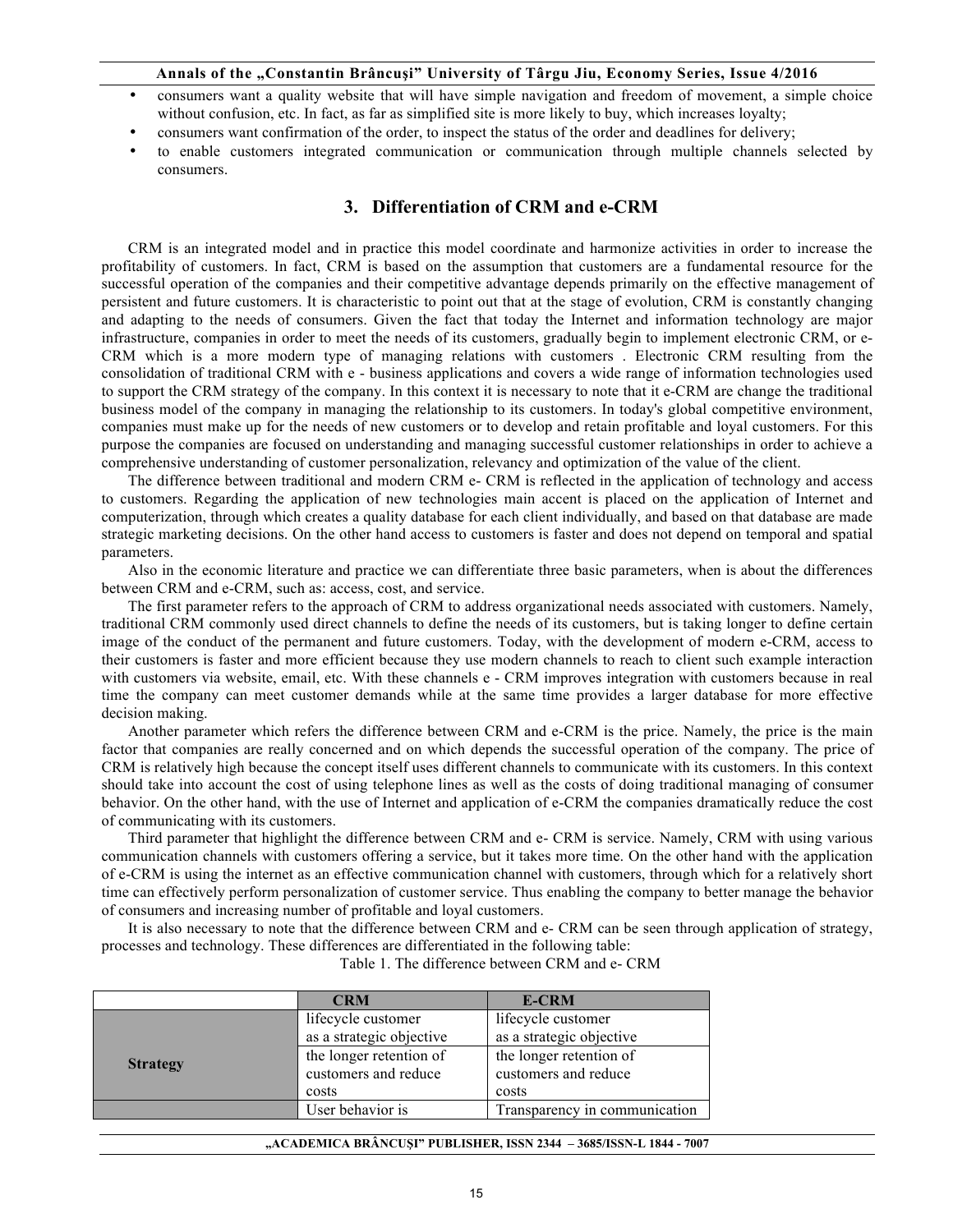| <b>Processes</b>  | difficult to predict | with customers     |
|-------------------|----------------------|--------------------|
|                   | low automation in    | high automation in |
|                   | interaction          | interaction        |
|                   | "time-delayed"       | "real-time"        |
| <b>Technology</b> | "face-to-face"       | web site           |
|                   | Telephone            | E-mail             |
|                   | Mail                 | <b>WAP</b>         |

From the table can be seen that the differences of CRM and e-CRM are evident in processes and technology, while the strategy is the same.

From these features can be noted that e-CRM in terms of technological features is extension of the concept of CRM in terms of contemporary needs and desires of consumers. While the main feature in e-CRM is that there are no time restrictions for consumers and there is more freedom when buying because there is no middleman. It is also necessary to highlight the fact that technology can greatly assist companies in developing important relationships with customers and create a profitable and loyal customers.

Technological differences regarding certain criteria (customer contact, interface, adaptation and personalization of information, focusing on system and system maintenance and modification) between CRM and e-CRM are given in the following table:

| Criteria                                               | <b>CRM</b>                                                                                                                                                                               | e-CRM                                                                                                                           |
|--------------------------------------------------------|------------------------------------------------------------------------------------------------------------------------------------------------------------------------------------------|---------------------------------------------------------------------------------------------------------------------------------|
| Contacts with clients                                  | Contacts with client's is usually<br>initiated through traditional means<br>of communication: telephone and<br>fax.                                                                      | Besides the phones contacts are<br>initiated via the Internet, e-mail and<br>wireless mobile technologies and<br>PDA technology |
| Interface                                              | Work with back-end application                                                                                                                                                           | Design for front-end application                                                                                                |
| Customization and personalization<br>of<br>Information | Different clients require different<br>views and types of information.<br>Custom views for different users<br>are not possible. Individual<br>adjustment required programming<br>changes | Possible dynamic views. Each user<br>individually adjusts its views.                                                            |
| System focus                                           | The system is designed according<br>to the products and business<br>functions (for internal use).<br>Approved applications are<br>designed for a business unit                           | The system is designed to customer<br>needs (for external use).                                                                 |
| Modification and<br>system maintenance                 | Implementation is long and<br>expensive, because the system is<br>located in different locations and<br>several servers                                                                  | System implementation and<br>expansion may be in one location<br>with a single server. This reduces<br>time and costs.          |

## **Table 2. Technological differences between CRM and e-CRM**

From the table it can be concluded that unlike traditional CRM communications with client, e-CRM performs communication via a web browser which enables effective communication not only with external users, but also within the company. Also companies that implement web-CRM are very innovative compared to its competitors. This is emphasized by the fact that these companies adopt modern challenges associated with the development of new channels of access to the market and consumers, and develop a new marketing strategy for communication with individual customers.

# **4. Strategy of e-CRM**

The development of modern information and communication technologies enables faster collection and analysis of customer information. Therefore the process of electronic client relationships management (CRM) can be defined as a business strategy and communication with customers in order to get information for customers to increase the satisfaction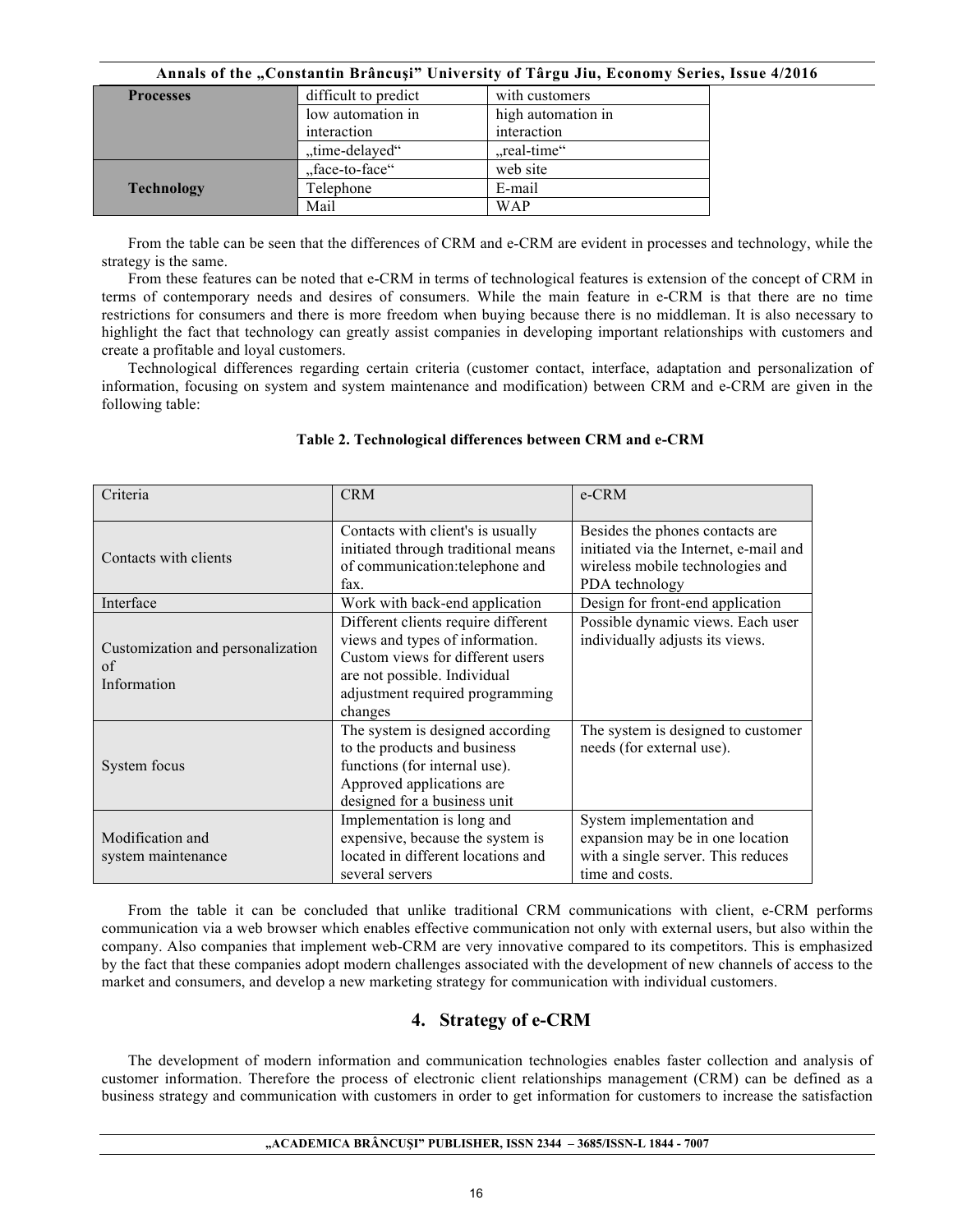and loyalty of customers through modern information solutions. E - CRM allows companies to adapt their products and services to every customer, opening up new opportunities for marketing based on the wishes and needs of customers.

When we talk about is e-CRM system in a company should be emphasized that the concept requires a vision that refers to the entire company at all levels of management. The way of realization of this concept must be based on the rules and ways of cooperation with customers. These methods are based on the strategy that should be incorporated within the marketing strategy and the company's strategy to realize long-term goals. E - CRM is an upgrade of the marketing strategy through which will be created a profitable relationship with the company's loyal customers. The main focus of the marketing strategy is not only to the product or service, but also to introduce the modern needs of users.

E-CRM are using modern technological solutions that will contribute to ensuring a competitive market place, and proper targeting of current and future customers.

When implementing e-CRM strategy, there are certain factors that should be taken into account. First, must be meet the consumers by which will be defined the long-term goals of the company and will be channeled into the database. Understanding customer needs is also essential, because they should represent key for future marketing strategy. Also important is that consumers need to be involved in every step of the buying process, from planning to post-sales activities from which we will have feedback.

After identifying the need for a-CRM, the company has to plan strategies or methods of implementation of all activities directed towards satisfying the wishes and needs of modern consumers.

In theory and practice, there are more e-CRM strategies but as general can be differentiated business strategy and client strategy.

Business strategy is a strategy at company level, where is created a basic strategy of e-CRM, which aims to gain as many as possible new and create loyal customers that quickly and accurately receive all information related to the news in the company.

On the other side the client strategy of e-CRM refers to the care of each company for each customer and his needs and desires. Within e-CRM client strategy is created a database for each customer, especially his desires, needs and expectations.

About the implementation of e - CRM strategies is necessary to pay attention to several aspects as follows:

- Development of customer-focused business strategy;
- Realization of numerous business functions;
- Reengineering process;
- Selection of modern technology; and
- Training and implementation.

The first aspect relates to the care of the company for its current and future customers. In fact, every company tries to offer customers what they require at the moment and to predict their future needs. On the other hand, the realization of business functions through e-CRM strategies requires organizational changes that will be meaningful to consumers. Therefore the implementation of strategies must be initiated by the highest levels of management. The implementation of the strategy requires coordination of relations between the management and all employees that will feel the reflections of those changes. This activity complements the process of re-engineering or restructuring of business functions if necessary. These changes are created for greater efficiency and better satisfying the desires and needs of consumers.

The choice of modern technology also is necessary to be defined in the implementation of e-CRM strategies. In the implementation of e-CRM strategy there is a selection of the software and tools that will allow flexibility for customization and stability of the company through the use of compatible e-CRM application. For the application of these strategies is certainly necessary full training of employees in order to properly use the possibilities and benefits of the implementation of e-CRM strategy.

## **5. Benefits, problems and limitations of e-CRM**

E-CRM is a system that is required to have every modern company that wants to better manage the behavior of consumers. However this system has its own features, benefits, problems and constraints that differs from other forms of management of consumer behavior.

As opportunities for e-CRM is to improve efficiency and deliver greater value to the customer. This concept can reduce costs associated with market segmentation and enable increased customer interaction or customization opportunities. The personalization of services enables to improve the quality of customer service and provide analytical capabilities within the company for individualization of consumers. Also e-CRM allows full advantage of technological innovations, through which will improve skills, will collect and analyze data on customers and develop predictive models for the timely and efficient communication with consumers. E-CRM has infrastructure that enables differentiation and increase customer value and real support that will motivate consumers to stay loyal.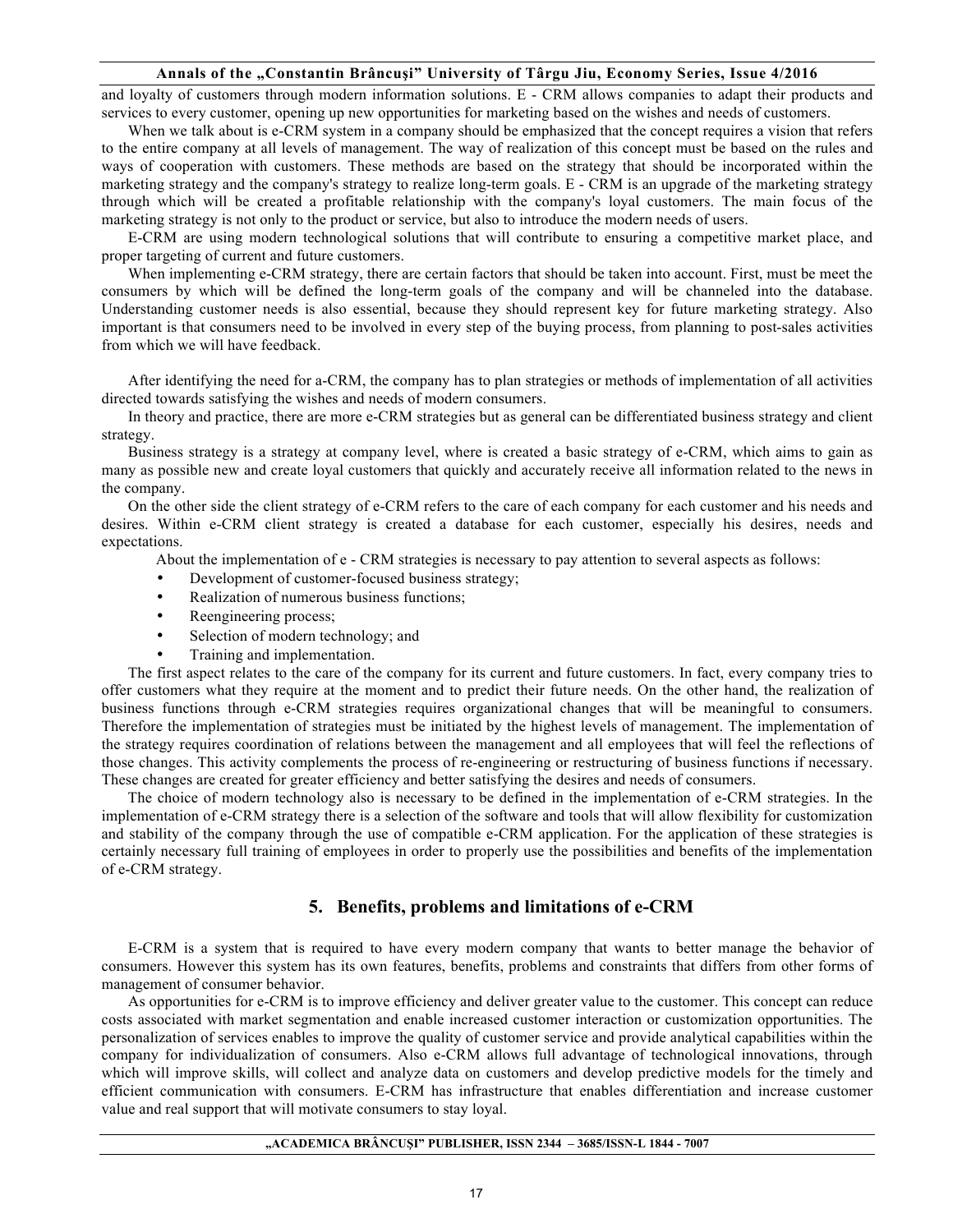Also specific possibility of e-CRM is increased customer interaction with the company which is the basis for creating a competitive market advantage.

In marketing theory and practice can also differentiate the following benefits for the company who resulting from the implementation of  $e$ -CRM system, and they are<sup>1</sup>:

- increased customer loyalty;
- effective marketing;

<u> 1989 - Johann Barn, mars eta bat erroman erroman erroman erroman erroman erroman erroman erroman erroman err</u>

- improved customer service and support; and
- Increase efficiency and reduce costs.

# **6. Importance of e-CRM for creating competitive advantages for companies in Macedonia**

E-CRM is one of the variants of the electronic business and therefore it should be reviewed in conjunction with other variables, such as access to the Internet, using e-mail, does company has website, on-line purchasing etc. According to the latest data from the State Statistical Office of Macedonia 91.8% of the companies in Macedonia have access to the Internet, and in this percentage with 98.3% participating large companies with over 250 employees. The percentage of employees who use e-mail was 57.4% (79.9% in large companies). The percentage of companies in Macedonia who having a website is 54.1%, which constitutes drastically lower percentage when compared with the percentage only of large companies (over 250 employees) in Macedonia who have web site, which is 84,75%. E-CRM is strongly correlated with the electronic procurement and electronic purchasing and how relevant information can be emphasized that the use of on-line orders are 13.1% of companies (13.7% in large companies). While in 2012 the CRM software to manage client data used 16.3% (35.6% in large companies) of the companies in Macedonia in 2014. Large percentage of 20% (43.2% in large companies).

Today many companies use CRM software for data analysis and this was not the case in past years, especially in smaller companies. This software is mostly used by ICT sector while the smallest application these tools have in the sector of construction and services for food and accommodation. E-CRM is experiencing its transformation with the emergence of social media. The percentage of use of social media in companies accounted for 36.2% (49.1% in large companies). According to the survey which of social media companies use for CRM goals can be stated: Facebook-87%, Twitter-70%, Youtube-60%, LinkedIn-12%. In Macedonia, these trends are quite different because the percentage of using social media by companies is far lower. The reasons for this are probably insufficient knowledge of the goals and possibilities of social media. On the other hand the percentage of companies that have developed e-marketing strategy is 77% but a small percentage of companies that allocate higher funds from the budget for the implementation of e-marketing purposes. It could be one of the main reasons for insufficient use of e-CRM software solutions.

This research relates to the implementation of e-CRM concept in companies that operating in the banking sector, telecommunications and IT sector. Considering the limited size of the paper will be presented only those issues that are important for the research. Also according to this research in Macedonia in the scope of implementation of e-CRM concept results show that the application of this concept is expressed especially in the banking sector, IT sector and telecommunications. Most companies in these sectors are familiar with the concept of CRM and apply the same concept in its operations. It can be seen from Figures 1 and 2.



<sup>&</sup>lt;sup>1</sup> Chen,J., Popovich, K., Understanding Customerrelationship management (CRM): People, process and technology, Business Process management Journal, , Vol.9,No.5.2003, pg. 695, http://citeseerx.ist.psu.edu/viewdoc/download?doi=10.1.1.509.7955&rep=rep1&type=. pdf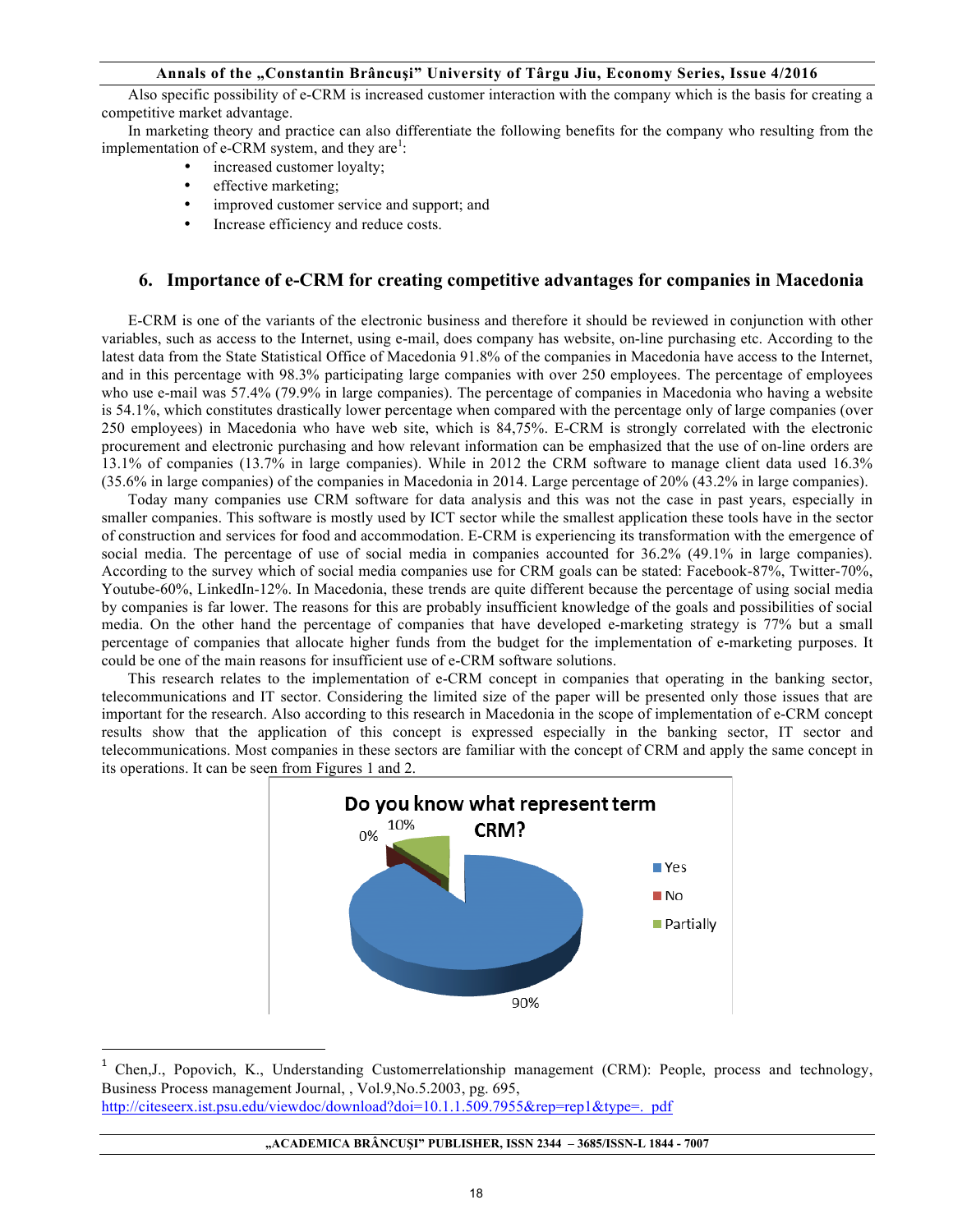**Annals of the "Constantin Brâncuşi" University of Târgu Jiu, Economy Series, Issue 4/2016** Figure 1. Do you know what represent CRM?



Figure 2. How much is applied CRM in your company?

Many companies in these three sectors use a CRM software solution which is a positive trend in Macedonia who should follow the companies in other sectors. It can be seen from the figure 3.



Figure 3. Do you use software solutions in your company?

The use of such modern concepts as e-CRM and the use of software solutions helps create a competitive advantage and that fact is in research according which 90% of companies believe that the use of e-CRM helps in creating a competitive advantage for the company. These data are shown in Figure 4.

![](_page_7_Figure_7.jpeg)

Figure 4. How much e-CRM affect on creating a competitive advantage for companies?

According to this research can be concluded that the implementation of e-CRM concept is on satisfactory level, especially in the sectors of banking sector, telecommunications and IT sector. But, according to the State Statistical Office